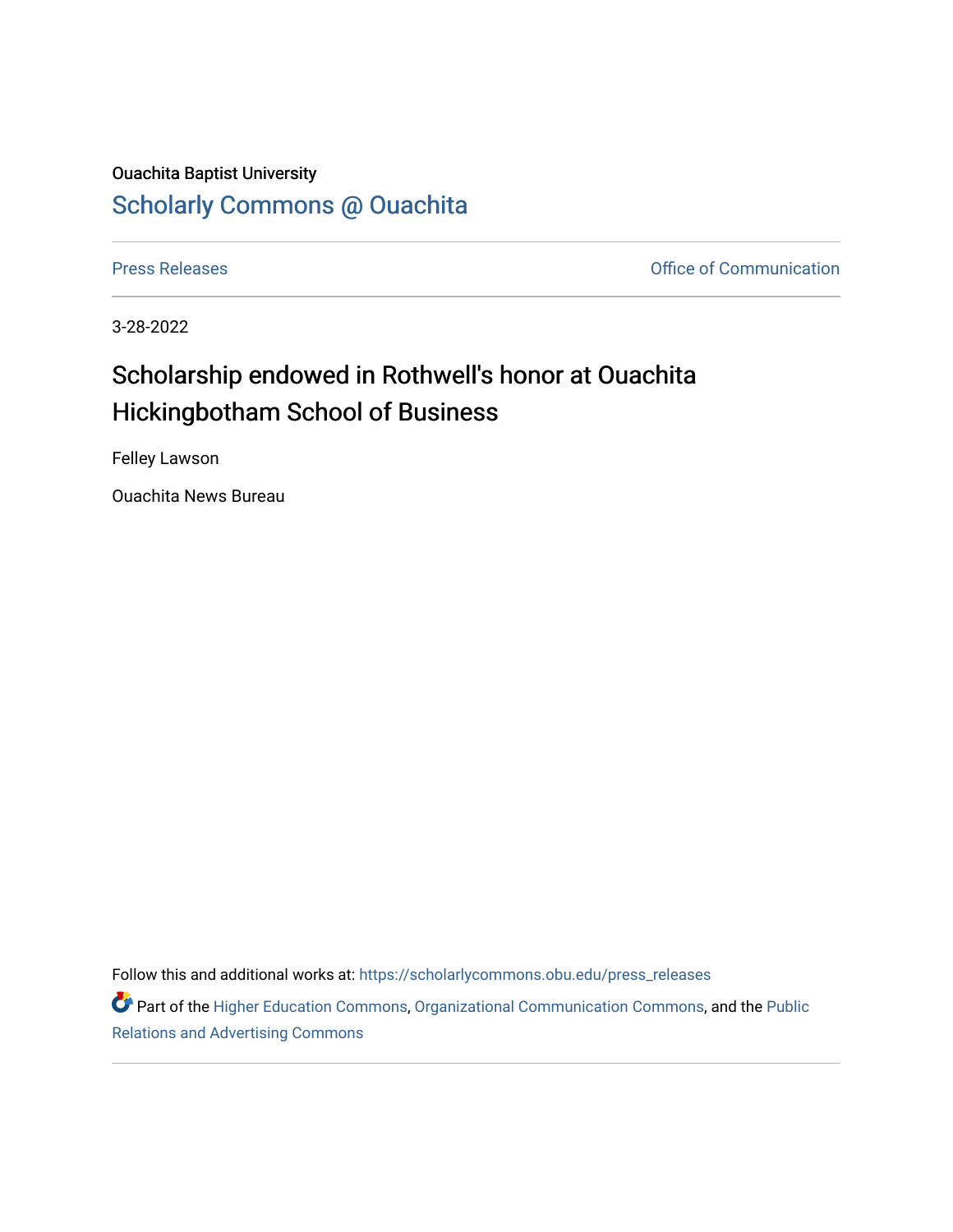



For immediate release **Scholarship endowed in Rothwell's honor at Ouachita's Hickingbotham School of Business** *By Felley Lawson* March 28, 2022 For more information, contact OBU's news bureau at [newsbureau@obu.edu](mailto:newsbureau@obu.edu) or (870) 245-5206

ARKADELPHIA, Ark.—An endowed scholarship has been established in Ouachita Baptist University's Hickingbotham School of Business honoring Jim Rothwell, assistant dean of the Hickingbotham School and assistant professor of accounting at Ouachita. The Jim Rothwell Endowed Scholarship, which will be awarded to a freshman business major, was announced Friday, March 11, during the Hickingbotham School's annual Business Administration Day luncheon held on campus.

The scholarship was established by the school's executive advisory board in recognition of Rothwell's dedication and service to Ouachita during his 40 year tenure as a member of the university's business faculty. It was presented by John T. Hampton, chair of the advisory board.

"I'm so pleased to see the creation of this endowed scholarship in honor of Professor Rothwell," said Bryan McKinney, dean of the Hickingbotham *Photo 1* Jim Rothwell